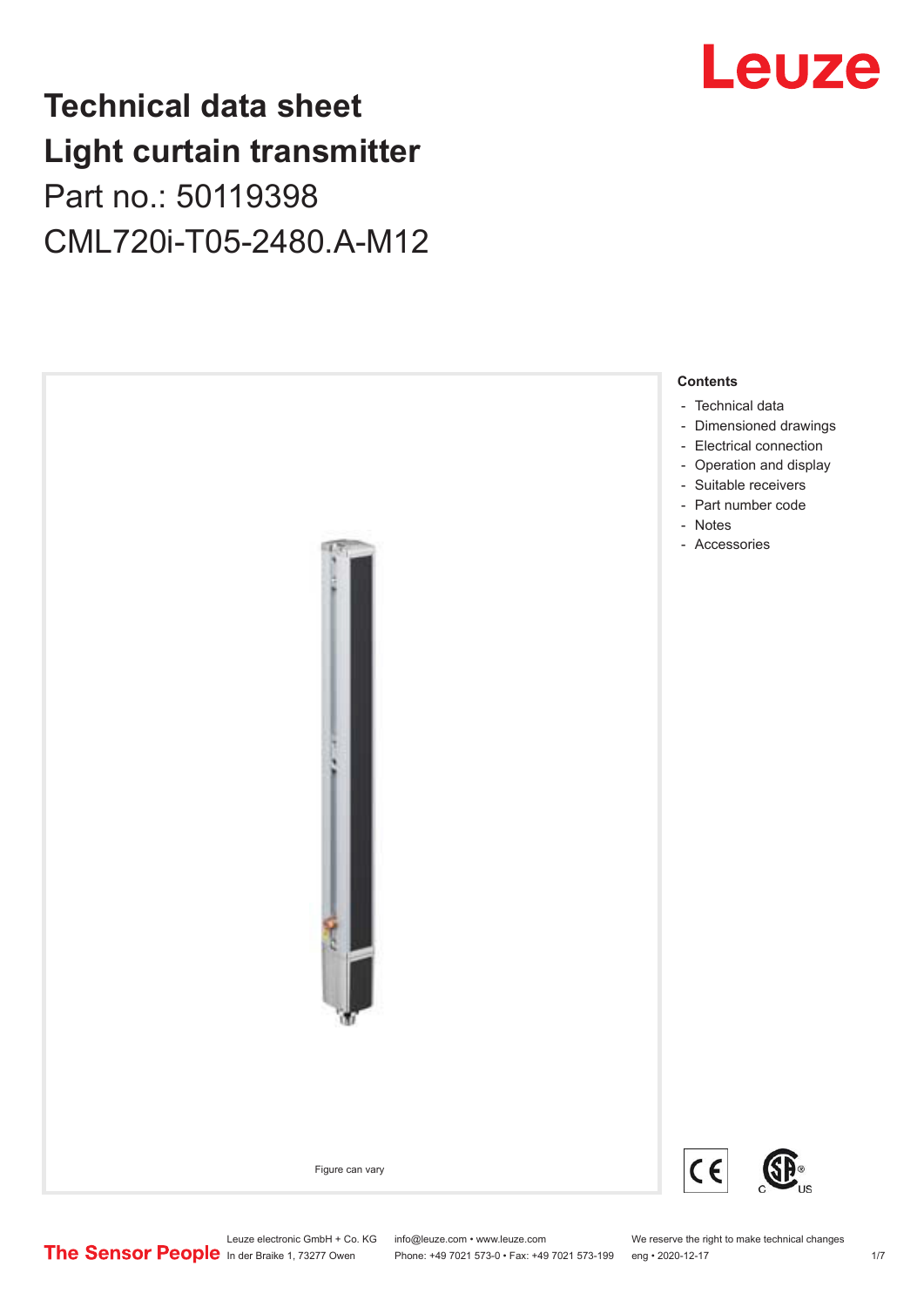## <span id="page-1-0"></span>**Technical data**

# Leuze

#### **Basic data**

| <b>Series</b>                   | 720                                                                                                         |
|---------------------------------|-------------------------------------------------------------------------------------------------------------|
| <b>Operating principle</b>      | Throughbeam principle                                                                                       |
| Device type                     | Transmitter                                                                                                 |
| <b>Contains</b>                 | 2x BT-NC sliding block                                                                                      |
| <b>Application</b>              | Object measurement                                                                                          |
| <b>Special version</b>          |                                                                                                             |
| <b>Special version</b>          | Crossed-beam scanning                                                                                       |
|                                 | Diagonal-beam scanning                                                                                      |
|                                 | Parallel-beam scanning                                                                                      |
|                                 |                                                                                                             |
| <b>Optical data</b>             |                                                                                                             |
| <b>Operating range</b>          | Guaranteed operating range                                                                                  |
| <b>Operating range</b>          | 0.13.5m                                                                                                     |
| <b>Operating range limit</b>    | Typical operating range                                                                                     |
| <b>Operating range limit</b>    | 0.14.5m                                                                                                     |
| <b>Measurement field length</b> | 2,480 mm                                                                                                    |
| <b>Number of beams</b>          | 496 Piece(s)                                                                                                |
| Beam spacing                    | 5 <sub>mm</sub>                                                                                             |
| Light source                    | LED. Infrared                                                                                               |
| <b>LED light wavelength</b>     | 940 nm                                                                                                      |
| <b>Measurement data</b>         |                                                                                                             |
| Minimum object diameter         | $10 \text{ mm}$                                                                                             |
|                                 |                                                                                                             |
| <b>Electrical data</b>          |                                                                                                             |
| <b>Protective circuit</b>       | Polarity reversal protection                                                                                |
|                                 | Short circuit protected                                                                                     |
|                                 | <b>Transient protection</b>                                                                                 |
| Performance data                |                                                                                                             |
| Supply voltage U <sub>B</sub>   | 18  30 V, DC                                                                                                |
| <b>Residual ripple</b>          | 0  15 %, From U <sub>p</sub>                                                                                |
| <b>Open-circuit current</b>     | 0  435 mA, The specified values refer<br>to the entire package consisting of trans-<br>mitter and receiver. |
| <b>Timing</b>                   |                                                                                                             |
| <b>Readiness delay</b>          | 450 ms                                                                                                      |
|                                 |                                                                                                             |

#### **Mechanical data**

| Design                         | Cubic                        |
|--------------------------------|------------------------------|
| Dimension (W x H x L)          | 29 mm x 35.4 mm x 2,555 mm   |
| <b>Housing material</b>        | Metal                        |
| <b>Metal housing</b>           | Aluminum                     |
| Lens cover material            | Plastic                      |
| Net weight                     | 2,500q                       |
| <b>Housing color</b>           | Silver                       |
| <b>Type of fastening</b>       | Groove mounting              |
|                                | Via optional mounting device |
|                                |                              |
| <b>Operation and display</b>   |                              |
| Type of display                | LED                          |
| <b>Number of LEDs</b>          | 1 Piece(s)                   |
| <b>Environmental data</b>      |                              |
| Ambient temperature, operation | $-3060 °C$                   |
| Ambient temperature, storage   | $-40$ 70 °C                  |

#### **Certifications**

| Degree of protection     | IP 65         |
|--------------------------|---------------|
| <b>Protection class</b>  | Ш             |
| <b>Certifications</b>    | c CSA US      |
| <b>Standards applied</b> | IEC 60947-5-2 |
|                          |               |

#### **Classification**

| <b>Customs tariff number</b> | 90314990 |
|------------------------------|----------|
| eCl@ss 5.1.4                 | 27270910 |
| eCl@ss 8.0                   | 27270910 |
| eCl@ss 9.0                   | 27270910 |
| eCl@ss 10.0                  | 27270910 |
| eCl@ss 11.0                  | 27270910 |
| <b>ETIM 5.0</b>              | EC002549 |
| <b>ETIM 6.0</b>              | EC002549 |
| <b>ETIM 7.0</b>              | EC002549 |

| <b>Readiness delay</b> | 450 ms   |
|------------------------|----------|
| Cycle time             | 15.28 ms |

#### **Connection**

| <b>Number of connections</b> | 1 Piece(s)             |  |
|------------------------------|------------------------|--|
| Plug outlet                  | Axial                  |  |
| <b>Connection 1</b>          |                        |  |
| <b>Function</b>              | Connection to receiver |  |
|                              | Sync-input             |  |
|                              | Voltage supply         |  |
| <b>Type of connection</b>    | Connector              |  |
| <b>Thread size</b>           | M <sub>12</sub>        |  |
| <b>Type</b>                  | Male                   |  |
| <b>Material</b>              | Metal                  |  |
| No. of pins                  | 5-pin                  |  |
| <b>Encoding</b>              | A-coded                |  |
|                              |                        |  |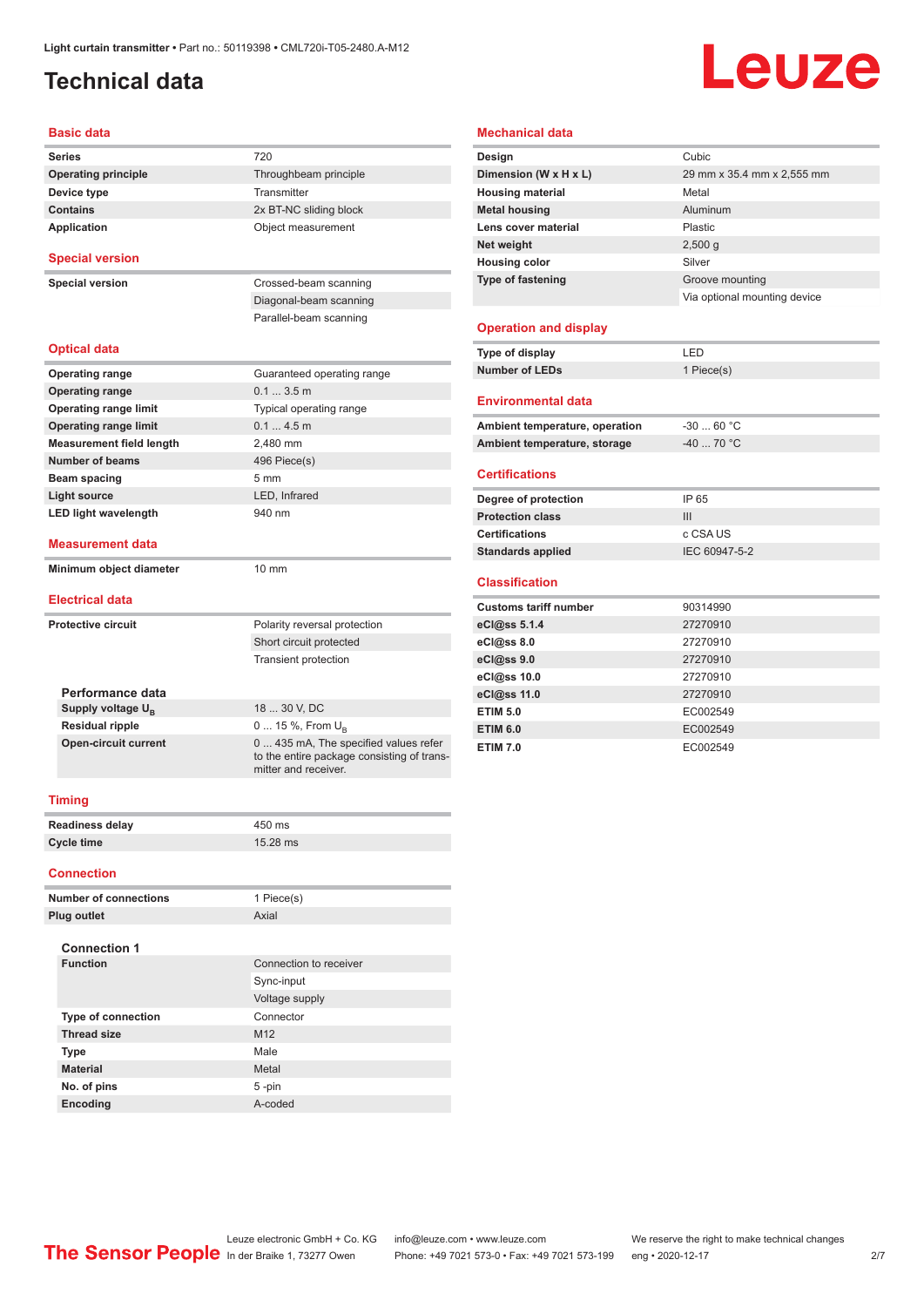### <span id="page-2-0"></span>**Dimensioned drawings**

All dimensions in millimeters



#### A Beam spacing 5 mm

- B Measurement field length 2480 mm
- F M6 thread
- G Fastening groove
- L Profile length 2488 mm
- T Transmitter
- R Receiver
- Y 2.5 mm



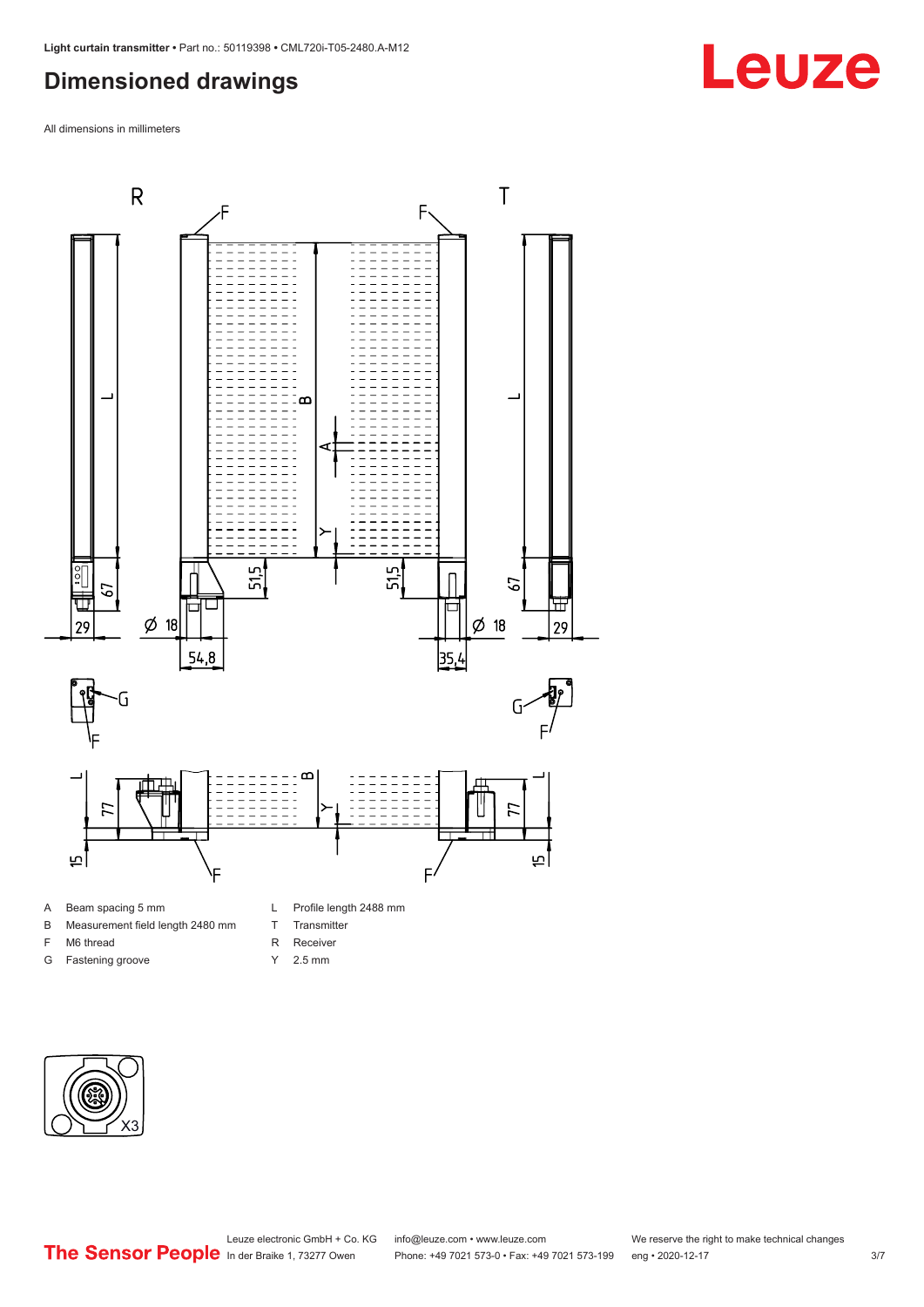### <span id="page-3-0"></span>**Electrical connection**

## Leuze

2

1

5

#### **Connection 1**

| <b>Function</b>    | Connection to receiver |
|--------------------|------------------------|
|                    | Sync-input             |
|                    | Voltage supply         |
| Type of connection | Connector              |
| <b>Thread size</b> | M12                    |
| <b>Type</b>        | Male                   |
| <b>Material</b>    | Metal                  |
| No. of pins        | $5$ -pin               |
| Encoding           | A-coded                |

#### **Pin Pin assignment**

|                | FE/SHIELD  |     |
|----------------|------------|-----|
| $\overline{2}$ | $V +$      | -64 |
| 3              | GND        |     |
| $\overline{4}$ | RS 485 Tx+ |     |
| 5              | RS 485 Tx- |     |

### **Operation and display**

| <b>LED</b> | Display                                      | <b>Meaning</b>                                           |
|------------|----------------------------------------------|----------------------------------------------------------|
|            | Green, continuous light                      | Continuous mode                                          |
|            | Off                                          | No communication with the receiver / waiting for trigger |
|            | green, flashing in sync with the measurement | Measurement frequency display                            |

#### **Suitable receivers**

| Part no. | <b>Designation</b>            | <b>Article</b>         | <b>Description</b>                                                                                                       |
|----------|-------------------------------|------------------------|--------------------------------------------------------------------------------------------------------------------------|
| 50119636 | CML720i-R05-<br>2480.A/CN-M12 | Light curtain receiver | Operating range: 0.1  3.5 m<br>Interface: CANopen<br>Connection: Connector, M12, Axial, 8 -pin                           |
| 50119826 | CML720i-R05-<br>2480.A/CV-M12 | Light curtain receiver | Operating range: 0.1  3.5 m<br>Analog outputs: 2 Piece(s), Voltage, Current<br>Connection: Connector, M12, Axial, 8 -pin |
| 50123470 | CML720i-R05-<br>2480.A/D3-M12 | Light curtain receiver | Operating range: 0.1  3.5 m<br>Interface: RS 485 Modbus<br>Connection: Connector, M12, Axial, 8 -pin                     |
| 50119745 | CML720i-R05-<br>2480.A/L-M12  | Light curtain receiver | Operating range: 0.1  3.5 m<br>Interface: IO-Link<br>Connection: Connector, M12, Axial, 8 -pin                           |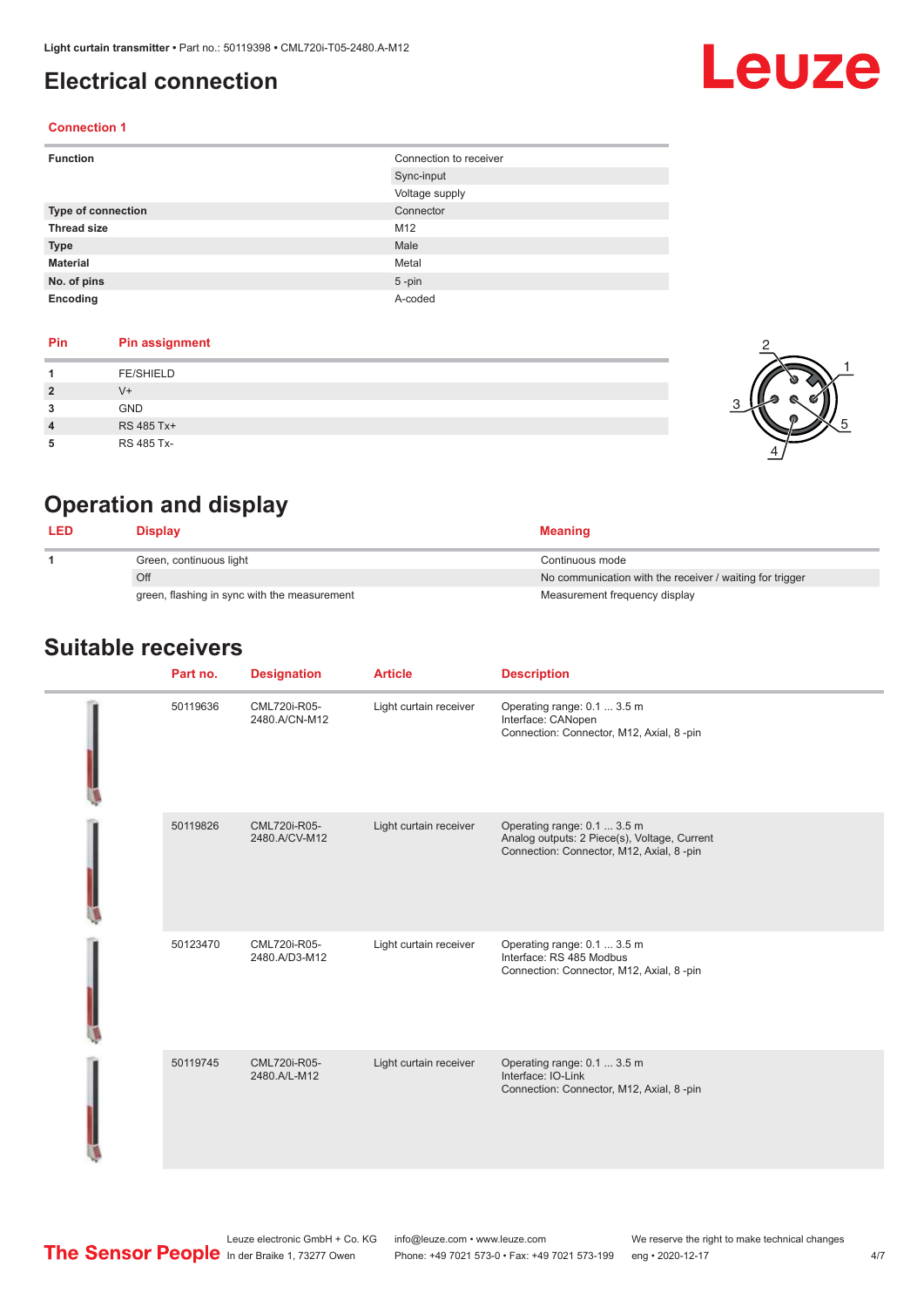#### <span id="page-4-0"></span>**Suitable receivers**

## Leuze

| Part no. | <b>Designation</b>            | <b>Article</b>         | <b>Description</b>                                                                                |
|----------|-------------------------------|------------------------|---------------------------------------------------------------------------------------------------|
| 50122918 | CML720i-R05-<br>2480.A/PB-M12 | Light curtain receiver | Operating range: 0.1  3.5 m<br>Interface: PROFIBUS DP<br>Connection: Connector, M12, Axial, 8-pin |
| 50131882 | CML720i-R05-<br>2480.A/PN-M12 | Light curtain receiver | Operating range: 0.1  3.5 m<br>Interface: PROFINET<br>Connection: Connector, M12, Axial, 8-pin    |

#### **Part number code**

Part designation: **CML7XXi-YZZ-AAAA.BCCCDDD-EEEFFF**

| <b>CML</b>  | <b>Operating principle</b><br>Measuring light curtain                                                                                     |
|-------------|-------------------------------------------------------------------------------------------------------------------------------------------|
| 7XXi        | <b>Series</b><br>720i: 720i series<br>730i: 730i series                                                                                   |
| Y           | Device type<br>T: transmitter<br>R: receiver                                                                                              |
| <b>ZZ</b>   | <b>Beam spacing</b><br>05:5 mm<br>10:10 mm<br>$20:20$ mm<br>40:40 mm                                                                      |
| <b>AAAA</b> | Measurement field length [mm], dependent on beam spacing                                                                                  |
| в           | Equipment<br>A: connector outlet, axial<br>R: rear connector outlet                                                                       |
| <b>CCC</b>  | Interface<br>L: IO-Link<br>/CN: CANopen<br>/PB: PROFIBUS<br>/PN: PROFINET<br>/CV: Analog current and voltage output<br>/D3: RS 485 Modbus |
| <b>DDD</b>  | <b>Special equipment</b><br>-PS: Power Setting                                                                                            |
| EEE         | <b>Electrical connection</b><br>M12: M12 connector                                                                                        |
| <b>FFF</b>  | -EX: Explosion protection                                                                                                                 |
| <b>Note</b> |                                                                                                                                           |
|             |                                                                                                                                           |
|             | $\&$ A list with all available device types can be found on the Leuze website at www.leuze.com.                                           |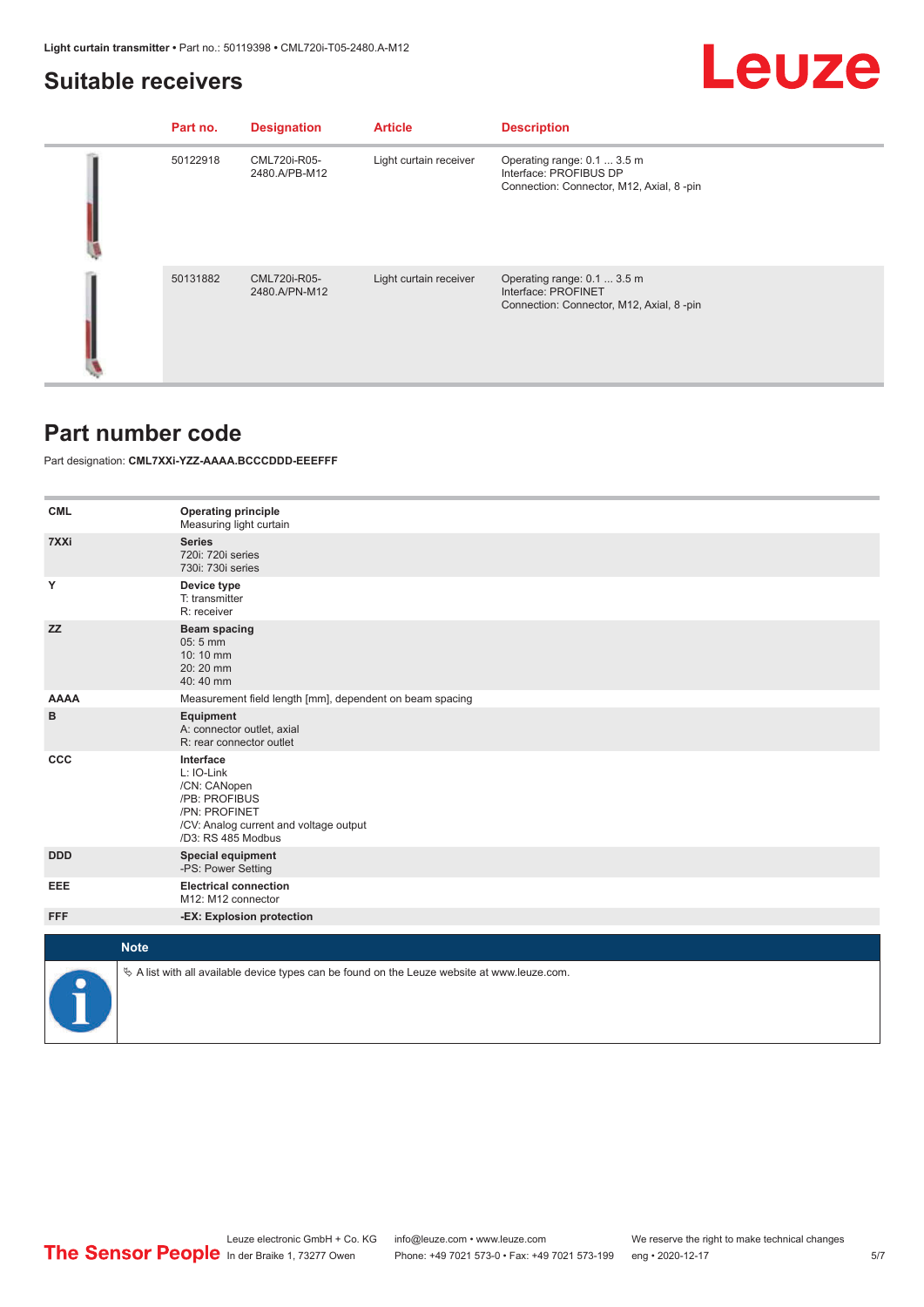#### <span id="page-5-0"></span>**Notes**



#### **Observe intended use!**

 $\%$  This product is not a safety sensor and is not intended as personnel protection.

 $\%$  The product may only be put into operation by competent persons.

 $\%$  Only use the product in accordance with its intended use.

|  | <b>For UL applications:</b>                                                                                                                                                     |
|--|---------------------------------------------------------------------------------------------------------------------------------------------------------------------------------|
|  | $\%$ For UL applications, use is only permitted in Class 2 circuits in accordance with the NEC (National Electric Code).                                                        |
|  | These proximity switches shall be used with UL Listed Cable assemblies rated 30V, 0.5A min, in the field installation, or equivalent (categories: CYJV/<br>CYJV7 or PVVA/PVVA7) |

#### **Accessories**

### Connection technology - Interconnection cables

|   |        | Part no. | <b>Designation</b>                     | <b>Article</b>        | <b>Description</b>                                                                                                                                                                                                                                    |
|---|--------|----------|----------------------------------------|-----------------------|-------------------------------------------------------------------------------------------------------------------------------------------------------------------------------------------------------------------------------------------------------|
| Ø | ⊙<br>œ | 50129781 | <b>KDS DN-M12-5A-</b><br>M12-5A-P3-050 | Interconnection cable | Suitable for interface: IO-Link, DeviceNet, CANopen<br>Connection 1: Connector, M12, Axial, Female, A-coded, 5-pin<br>Connection 2: Connector, M12, Axial, Male, A-coded, 5-pin<br>Shielded: Yes<br>Cable length: 5,000 mm<br>Sheathing material: PUR |

### Mounting technology - Mounting brackets

|               | Part no. | <b>Designation</b> | <b>Article</b>      | <b>Description</b>                                                                                                                                                                                                        |
|---------------|----------|--------------------|---------------------|---------------------------------------------------------------------------------------------------------------------------------------------------------------------------------------------------------------------------|
| <b>Altres</b> | 50142900 | BT 700M.5-2SET     | Mounting device set | Design of mounting device: Bracket mounting<br>Fastening, at system: Through-hole mounting, T slotted hole<br>Mounting bracket, at device: Screw type, Sliding block<br>Type of mounting device: Rigid<br>Material: Steel |

## Mounting technology - Swivel mounts

| Part no. | <b>Designation</b> | <b>Article</b>       | <b>Description</b>                                                                                                                                          |
|----------|--------------------|----------------------|-------------------------------------------------------------------------------------------------------------------------------------------------------------|
| 429046   | <b>BT-2R1</b>      | Mounting bracket set | Fastening, at system: Through-hole mounting<br>Mounting bracket, at device: Clampable<br>Type of mounting device: Turning, 360°<br>Material: Metal, Plastic |

Leuze